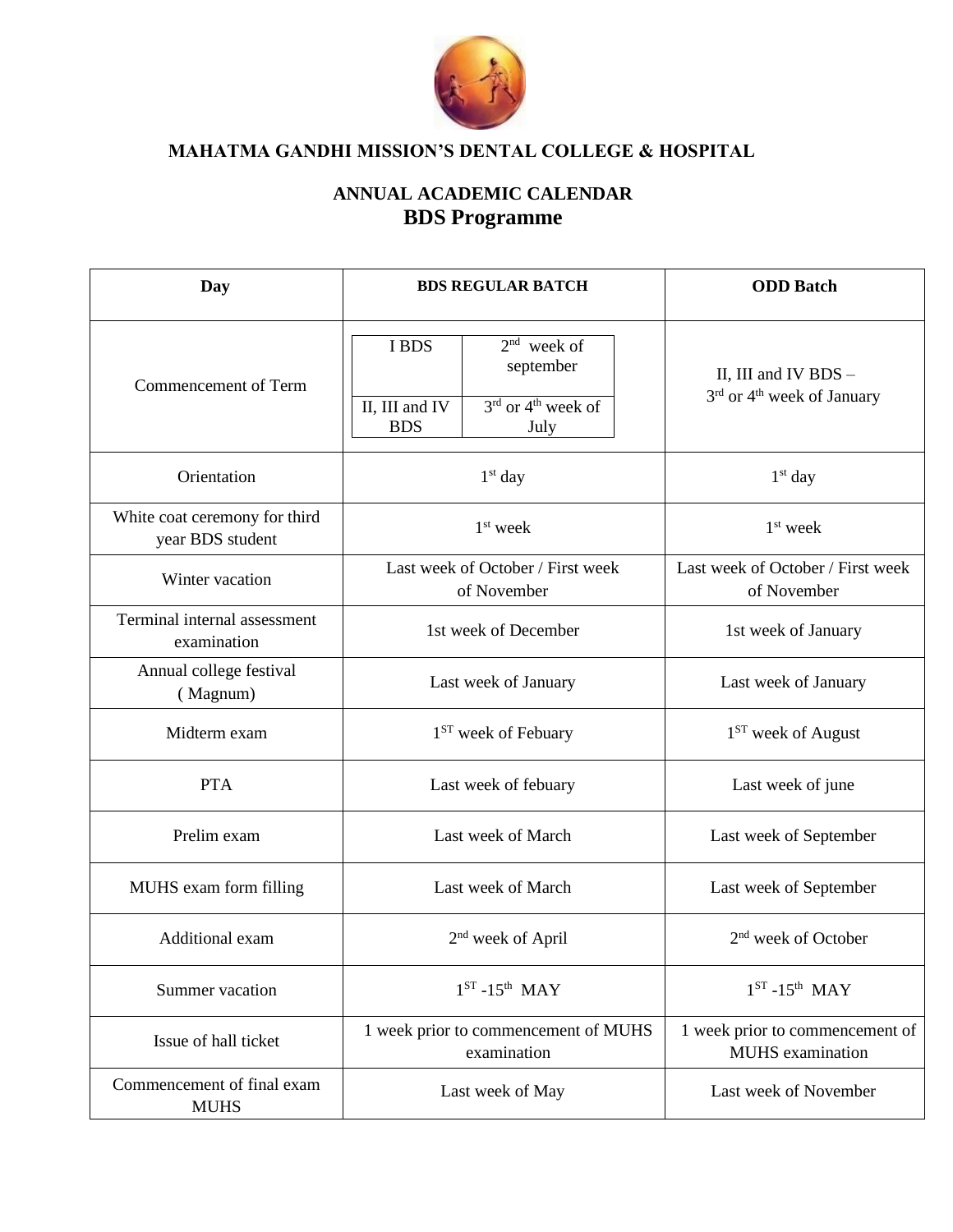# **ANNUAL ACADEMIC CALENDAR**

**MDS**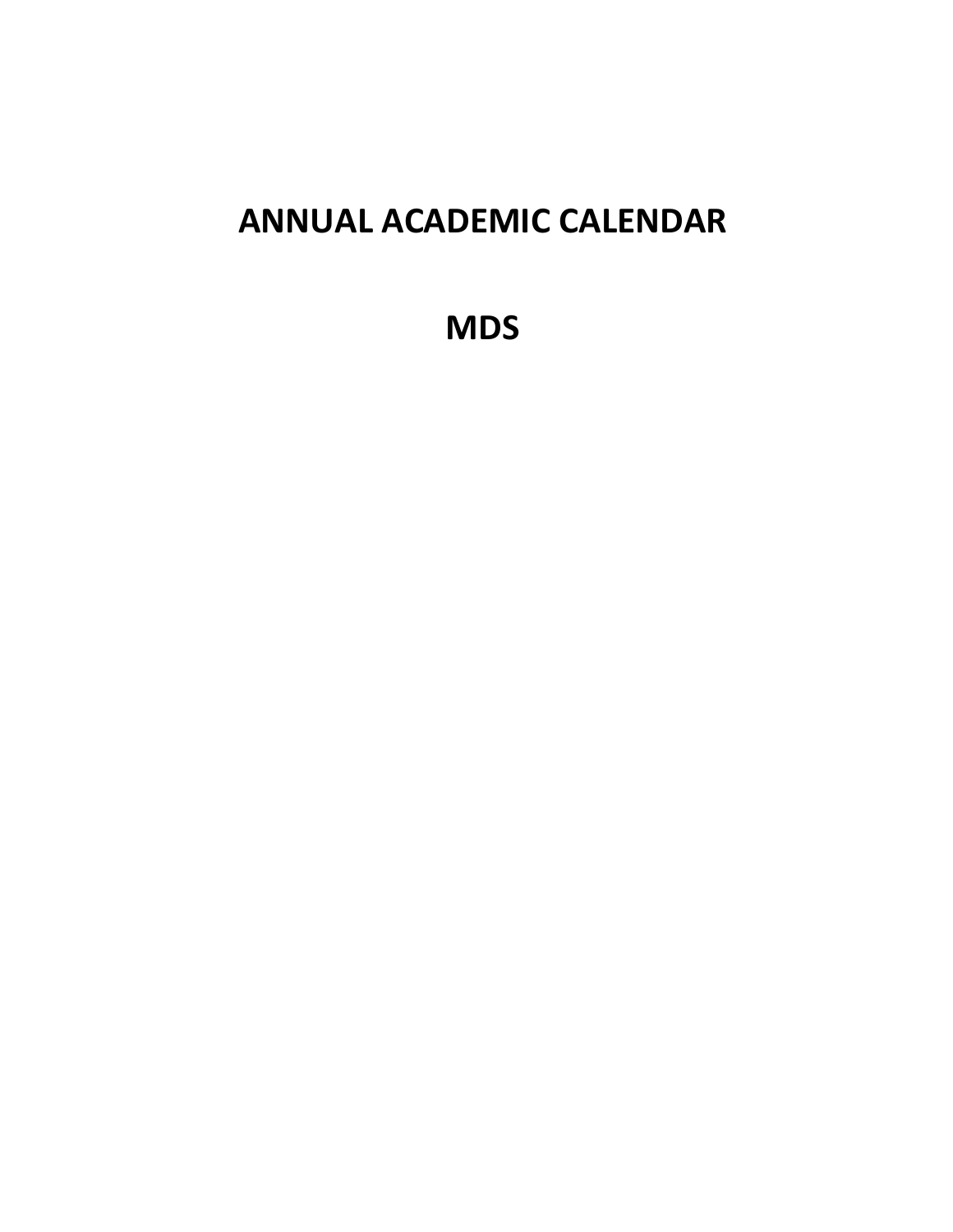

Junction of NH-4 and Sion-Panvel Expressway, Sector-1, Kamothe, Navi Mumbai- 410209.

#### **DEPARTMENT OF ORAL & MAXILLOFACIAL SURGERY**

#### ACADEMIC CALENDAR

| Sr. No         | Work to be done                                                                                                                                                                       | <b>Month</b>                  |
|----------------|---------------------------------------------------------------------------------------------------------------------------------------------------------------------------------------|-------------------------------|
| 1              | Date of joining                                                                                                                                                                       | $1st$ June                    |
| $\overline{2}$ | Preclinical Exercises to be started                                                                                                                                                   | 15 <sup>th</sup> June         |
| 3              | Library Thesis - topic to be allotted                                                                                                                                                 | $1st$ July                    |
| $\overline{4}$ | Final Dissertation - Topic to be discussed                                                                                                                                            | 15 <sup>th</sup> July         |
| 5              | Synopisis, Study protocol, pilot study report, review of literature                                                                                                                   | 1 <sup>st</sup> September     |
| 6              | Dissertation Topic: Presentation before ethical committee; approval                                                                                                                   | 1 <sup>st</sup> Week October  |
| $\overline{7}$ | Final submission of synopsis<br>Protocol to college office with fees                                                                                                                  | 1 <sup>st</sup> Week November |
| 8              | Submission of preclinical exercises                                                                                                                                                   | 14 <sup>th</sup> November     |
| 9              | Updating & Submission of seminar, journal club, Log Books,<br>Preclinical exercise details for signature of their respective guides and<br>progress report to be written by the guide | 30 <sup>th</sup> November     |
| 10             | Attend National Conference/ PG conventions/workshop/CPCR course                                                                                                                       | November to<br>December       |
| 11             | Peripheral Postings                                                                                                                                                                   | December to May               |
| 12             | Compulsory attendance of one Rural Camp - Selection/ presentation<br>/ workup of one interesting case                                                                                 |                               |
| 13             | <b>Status Review 1 of Dissertation</b>                                                                                                                                                | 1 <sup>st</sup> Week February |
| 14             | Draft copy of L. D. to be submitted                                                                                                                                                   | 1 <sup>st</sup> Week March    |
| 15             | <b>Status Review 2 of Dissertation</b>                                                                                                                                                | 1 <sup>st</sup> Week April    |
| 16             | Updating & Submission of seminar, journal club, articles, Log Books,<br>for signature & progress report update by the guide                                                           | 3rd Week April                |
| 17             | I Year Preliminary Exam Schedule                                                                                                                                                      | Last week of A pril           |
| 18             | I MDS MUHS Examination                                                                                                                                                                | Second week of june           |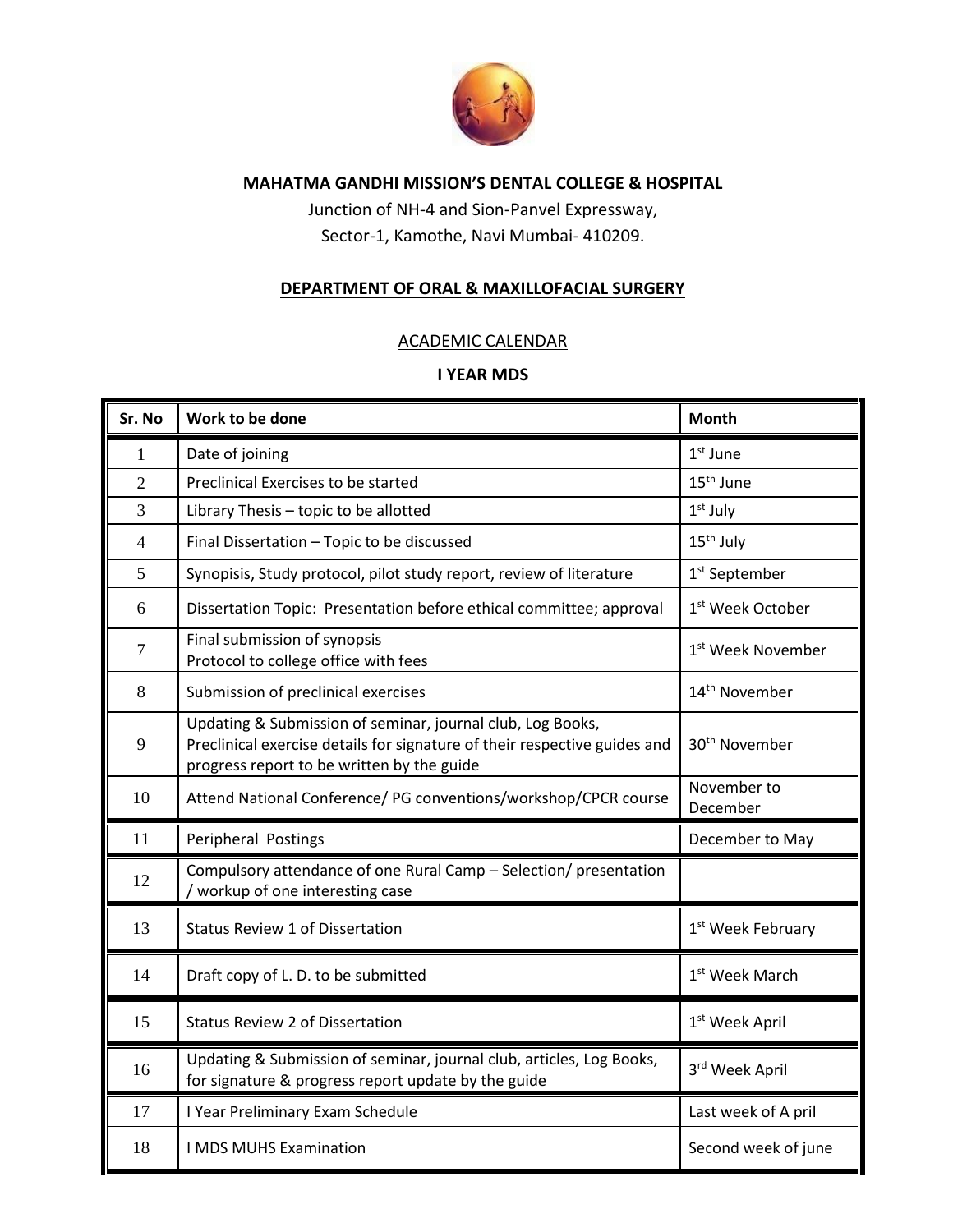

Junction of NH-4 and Sion-Panvel Expressway, Sector-1, Kamothe, Navi Mumbai- 410209.

#### **DEPARTMENT OF ORAL & MAXILLOFACIAL SURGERY**

#### ACADEMIC CALENDAR

| Sr. No         | Work to be done                                                                                                                                         | <b>Month</b>                   |
|----------------|---------------------------------------------------------------------------------------------------------------------------------------------------------|--------------------------------|
|                | <b>Status Review 3 of Dissertation</b>                                                                                                                  | 1 <sup>st</sup> Week June      |
| $\mathfrak{D}$ | Submission of Systematic Review/Library Review Of Literature (3)<br>Copies)                                                                             | 1 <sup>st</sup> Week August    |
| 3              | Status Review 4 of Dissertation                                                                                                                         | 1 <sup>st</sup> Week September |
| 4              | Teaching Activities – spread over the term<br>Lectures: 1 numbers<br>Demonstrations: 1 for undergraduates                                               |                                |
| 5              | Updating & Submission of seminar, journal club, Log Books for<br>signature of their respective guides and progress report to be written<br>by the guide | November and May               |
| 6              | II Year End Exam                                                                                                                                        | Last Week of April             |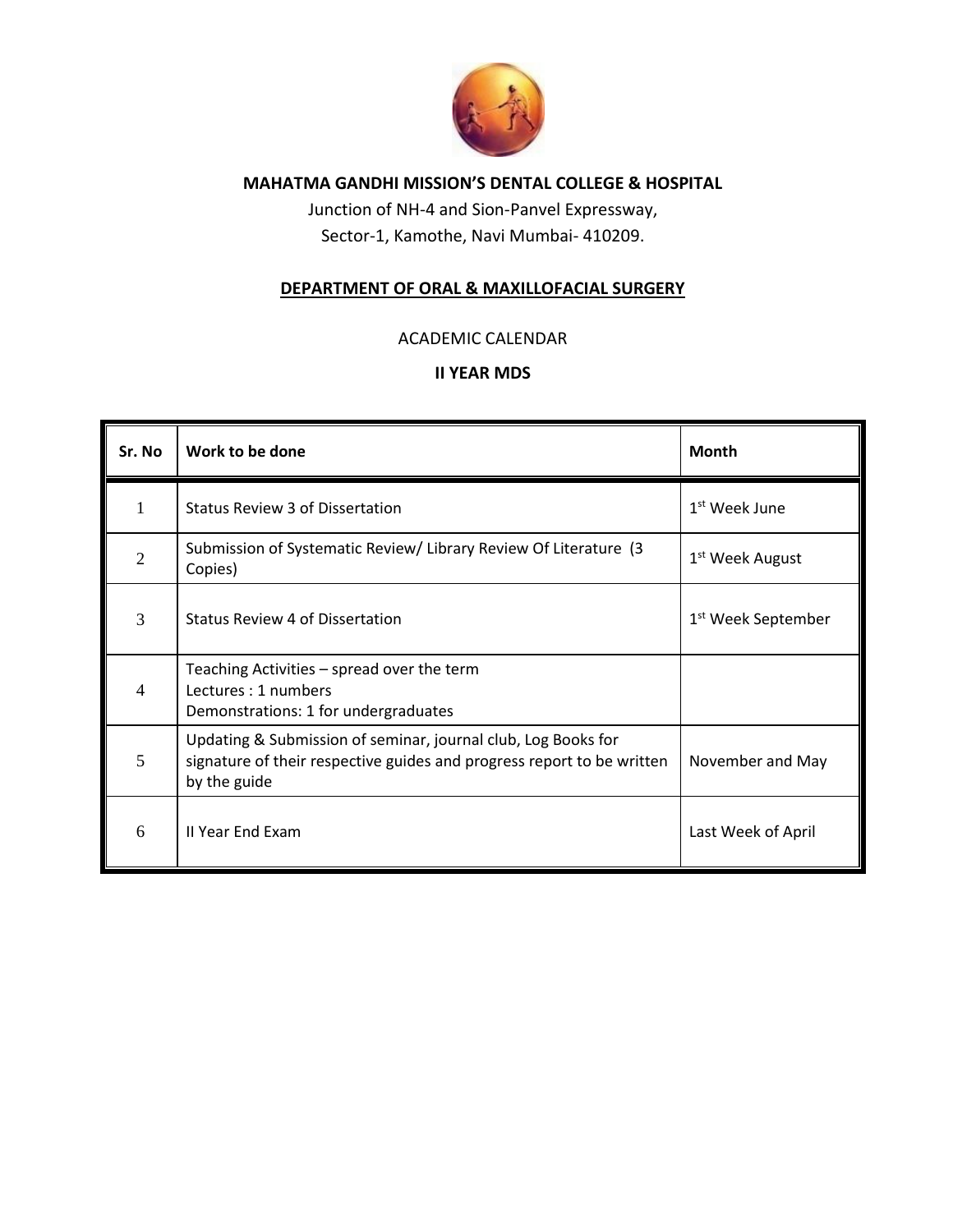

Junction of NH-4 and Sion-Panvel Expressway, Sector-1, Kamothe, Navi Mumbai- 410209.

#### **DEPARTMENT OF ORAL & MAXILLOFACIAL SURGERY**

#### ACADEMIC CALEDER

| Sr. No         | Work to be done                                                                                                                                                                        | Month                         |
|----------------|----------------------------------------------------------------------------------------------------------------------------------------------------------------------------------------|-------------------------------|
| 1              | Final Draft of dissertation Submission with draft of publication of<br>dissertation to be submitted (refer standard International Journal<br>Author Guidelines and prepare)            | 2 <sup>nd</sup> Week June     |
| $\overline{2}$ | Teaching Activities - spread over the term<br>Lectures: 1 numbers<br>Demonstrations: 1 for undergraduates                                                                              |                               |
| 3              | Final Submission of Thesis:                                                                                                                                                            | 2 <sup>nd</sup> week August   |
| $\overline{4}$ | Updating & submission of seminar, journal club, log books, preclinical<br>exercise details for signature of their respective guides and progress<br>report to be written by the guide. | November and May              |
| 5              | Submission of Special Case Album of patients with case history,<br>treatment planning and intra-operative and post-operative<br>photograps                                             | 1 <sup>st</sup> week February |
| 6              | Prelims Exam:<br>(Will follow University Pattern)<br>Theory: 03 Papers (refer syllabus)<br>Practical: 01 days<br>Which will include thesis presentation (with ppt) and pedagogy        | April                         |
| 7              | Final MUHS Theory and Practical Examination                                                                                                                                            | June and july                 |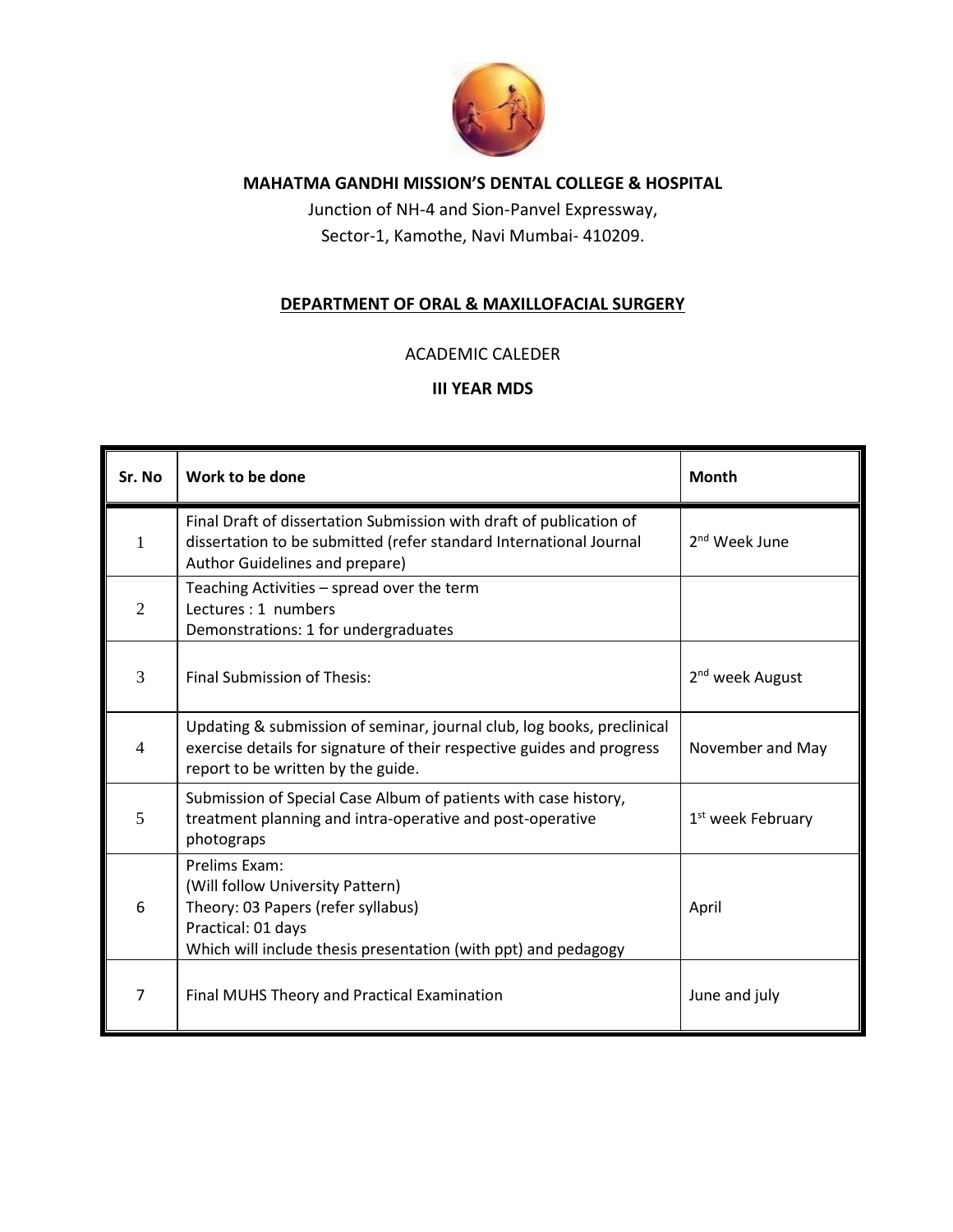

Junction of NH-4 and Sion-Panvel Expressway, Sector-1, Kamothe, Navi Mumbai- 410209.

## Department of Prosthodontics I Year

| Sr. No         | Work to be done                                                                                                                                                                       | <b>Month</b>                  |
|----------------|---------------------------------------------------------------------------------------------------------------------------------------------------------------------------------------|-------------------------------|
| 1              | Date of joining                                                                                                                                                                       | $1st$ June                    |
| $\overline{2}$ | Preclinical Exercises to be started                                                                                                                                                   | 15 <sup>th</sup> June         |
| 3              | Library Thesis - topic to be allotted                                                                                                                                                 | $1st$ July                    |
| 4              | Final Dissertation - Topic to be discussed                                                                                                                                            | 15 <sup>th</sup> July         |
| 5              | Synopsis, Study protocol, pilot study report, review of literature                                                                                                                    | 1 <sup>st</sup> September     |
| 6              | Dissertation Topic: Presentation before ethical committee; approval                                                                                                                   | 1 <sup>st</sup> Week October  |
| $\overline{7}$ | Final submission of synopsis<br>Protocol to college office with fees                                                                                                                  | 1 <sup>st</sup> Week November |
| 8              | Submission of preclinical exercises                                                                                                                                                   | 14 <sup>th</sup> November     |
| 9              | Updating & Submission of seminar, journal club, Log Books,<br>Preclinical exercise details for signature of their respective guides and<br>progress report to be written by the guide | 30 <sup>th</sup> November     |
| 10             | Attend National Conference/ PG conventions/workshop/CPCR course                                                                                                                       | November to<br>December       |
| 11             | Peripheral Postings                                                                                                                                                                   | December to May               |
| 12             | Compulsory attendance of one Rural Camp - Selection/ presentation<br>/ workup of one interesting case                                                                                 |                               |
| 13             | <b>Status Review 1 of Dissertation</b>                                                                                                                                                | 1 <sup>st</sup> Week February |
| 14             | Draft copy of L. D. to be submitted                                                                                                                                                   | 1 <sup>st</sup> Week March    |
| 15             | Status Review 2 of Dissertation                                                                                                                                                       | 1 <sup>st</sup> Week April    |
| 16             | Updating & Submission of seminar, journal club, articles, Log Books,<br>for signature & progress report update by the guide                                                           | 3rd Week April                |
| 17             | I Year Preliminary Exam Schedule                                                                                                                                                      | Last week of April            |
| 18             | I MDS MUHS Examination                                                                                                                                                                | Second week of june           |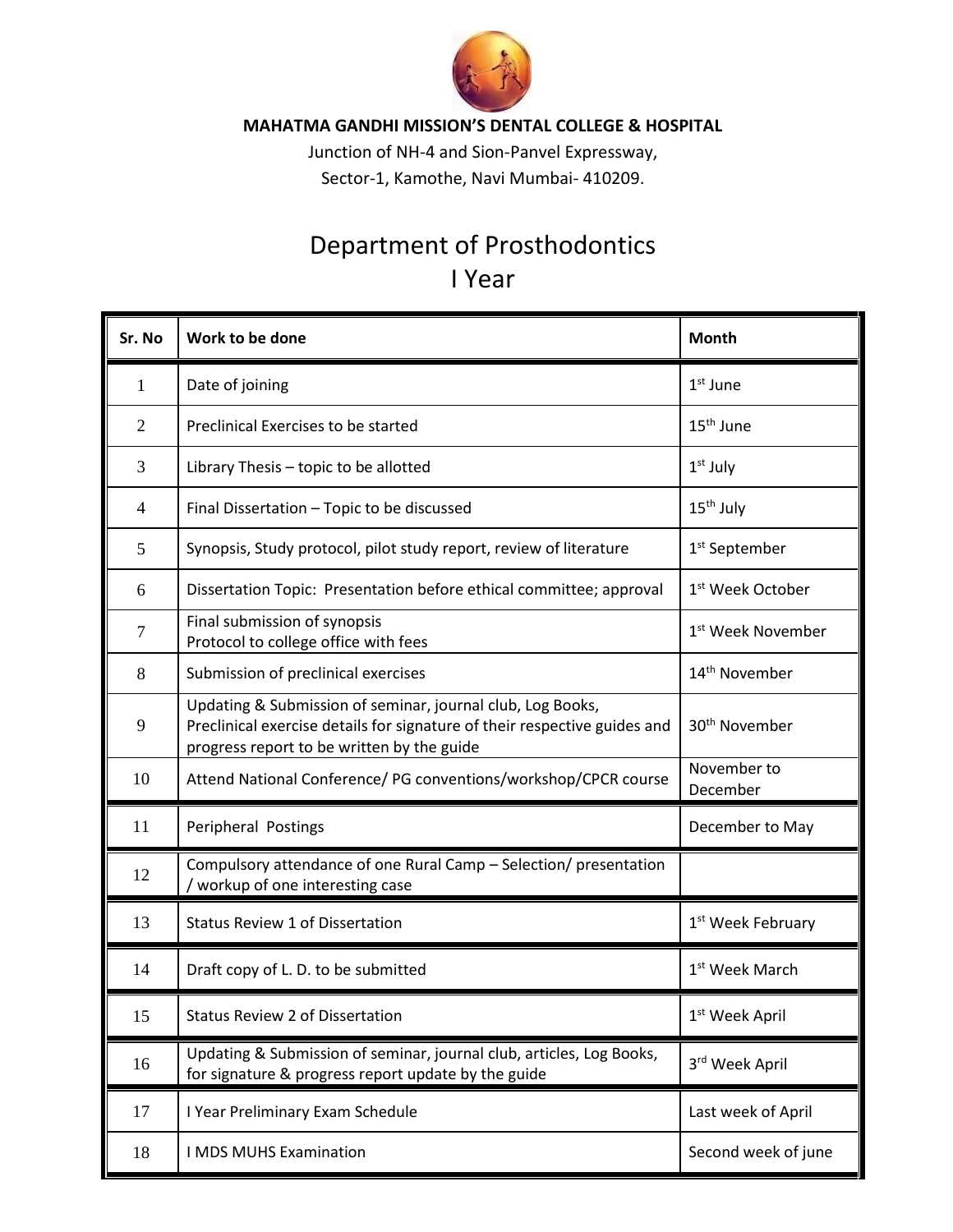## II Year

| Sr. No                | Work to be done                                                                                                                                         | <b>Month</b>                   |
|-----------------------|---------------------------------------------------------------------------------------------------------------------------------------------------------|--------------------------------|
|                       | <b>Status Review 3 of Dissertation</b>                                                                                                                  | $1st$ Week June                |
| $\mathcal{D}_{\cdot}$ | Submission of Systematic Review/Library Review Of Literature (3<br>Copies)                                                                              | 1 <sup>st</sup> Week August    |
| 3                     | Status Review 4 of Dissertation                                                                                                                         | 1 <sup>st</sup> Week September |
| 4                     | Teaching Activities – spread over the term<br>Lectures: 1 numbers<br>Demonstrations: 1 for undergraduates                                               |                                |
| 5                     | Updating & Submission of seminar, journal club, Log Books for<br>signature of their respective guides and progress report to be written<br>by the guide | November and May               |
| 6                     | II Year End Exam                                                                                                                                        | Last Week of April             |

## III Year

| Sr. No         | Work to be done                                                                                                                                                                        | <b>Month</b>                  |
|----------------|----------------------------------------------------------------------------------------------------------------------------------------------------------------------------------------|-------------------------------|
| 1              | Final Draft of dissertation Submission with draft of publication of<br>dissertation to be submitted (refer standard International Journal<br>Author Guidelines and prepare)            | 2 <sup>nd</sup> Week June     |
| $\overline{2}$ | Teaching Activities - spread over the term<br>Lectures: 1 numbers<br>Demonstrations: 1 for undergraduates                                                                              |                               |
| 3              | <b>Final Submission of Thesis:</b>                                                                                                                                                     | 2 <sup>nd</sup> week August   |
| $\overline{4}$ | Updating & submission of seminar, journal club, log books, preclinical<br>exercise details for signature of their respective guides and progress<br>report to be written by the guide. | November and May              |
| 5              | Submission of Special Case Album of patients with case history,<br>treatment planning and intra-operative and post-operative<br>photographs                                            | 1 <sup>st</sup> week February |
| 6              | Prelims Exam:<br>(Will follow University Pattern)<br>Theory: 03 Papers (refer syllabus)<br>Practical: 01 days<br>Which will include thesis presentation (with ppt) and pedagogy        | April                         |
| 7              | Final MUHS Theory and Practical Examination                                                                                                                                            | June and July                 |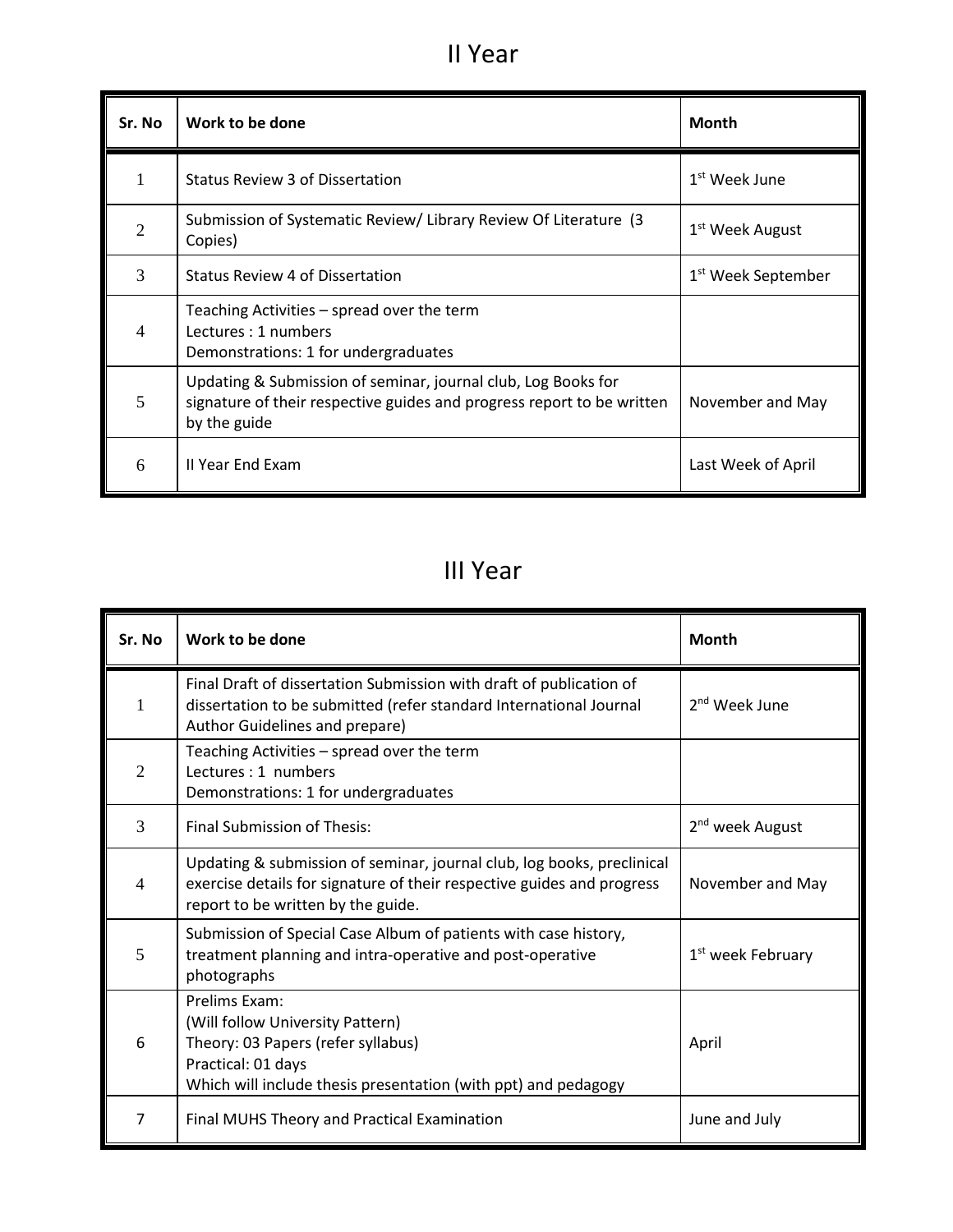

Junction of NH-4 and Sion-Panvel Expressway, Sector-1, Kamothe, Navi Mumbai- 410209.

### **DEPARTMENT OF PERIODONTICS ACADEMIC CALENDER I M.D.S. 1ST TERM**

| Sr.<br>No.       | Work to be done                                                                                                                                                                                                | <b>Month</b>            |
|------------------|----------------------------------------------------------------------------------------------------------------------------------------------------------------------------------------------------------------|-------------------------|
| 1.               | Date of joining                                                                                                                                                                                                | 1 <sup>st</sup> June    |
| 2.               | <b>Preclinical exercise</b><br>to be started on joining<br>All exercises as per the syllabus                                                                                                                   | $1st$ Aug               |
| 3.               | Library Thesis - Topic to be allotted<br>Survey to be planned.                                                                                                                                                 | $15th$ Aug              |
| $\overline{4}$ . | Topics to be decided for poster / table clinic / presentation<br>for specialty conference                                                                                                                      | $30th$ Aug              |
| 5.               | <b>Dissertation</b> – Topics to be discussed                                                                                                                                                                   | $15th$ Sep              |
| 6.               | <b>Preclinical Exercises to be submitted</b>                                                                                                                                                                   | $15th$ Sep              |
| 7.               | <b>Library thesis -</b> Submission of Framework latest by                                                                                                                                                      | $1st$ Oct               |
| 8.               | Theory Exam & Viva -<br>Carranza                                                                                                                                                                               | $15th$ Oct              |
| 9.               | Synopsis of Dissertation to be submitted                                                                                                                                                                       | $20^{th}$ Nov           |
| 10.              | <b>Pilot study submission</b>                                                                                                                                                                                  | $30th$ Nov              |
| 11.              | <b>Library Dissertation correction</b>                                                                                                                                                                         | $15th$ Dec              |
| 12.              | <b>Updating &amp; Submission</b> of Seminar, Journal club, Articles,<br>Log books, Preclinical Exercise details for signature to their<br>respective guides and Progress Report to be written by the<br>Guide. | $30th$ Dec              |
|                  | <b>Seminars</b>                                                                                                                                                                                                | 05 per Term             |
|                  | <b>Journal Club</b>                                                                                                                                                                                            | 08 articles per<br>term |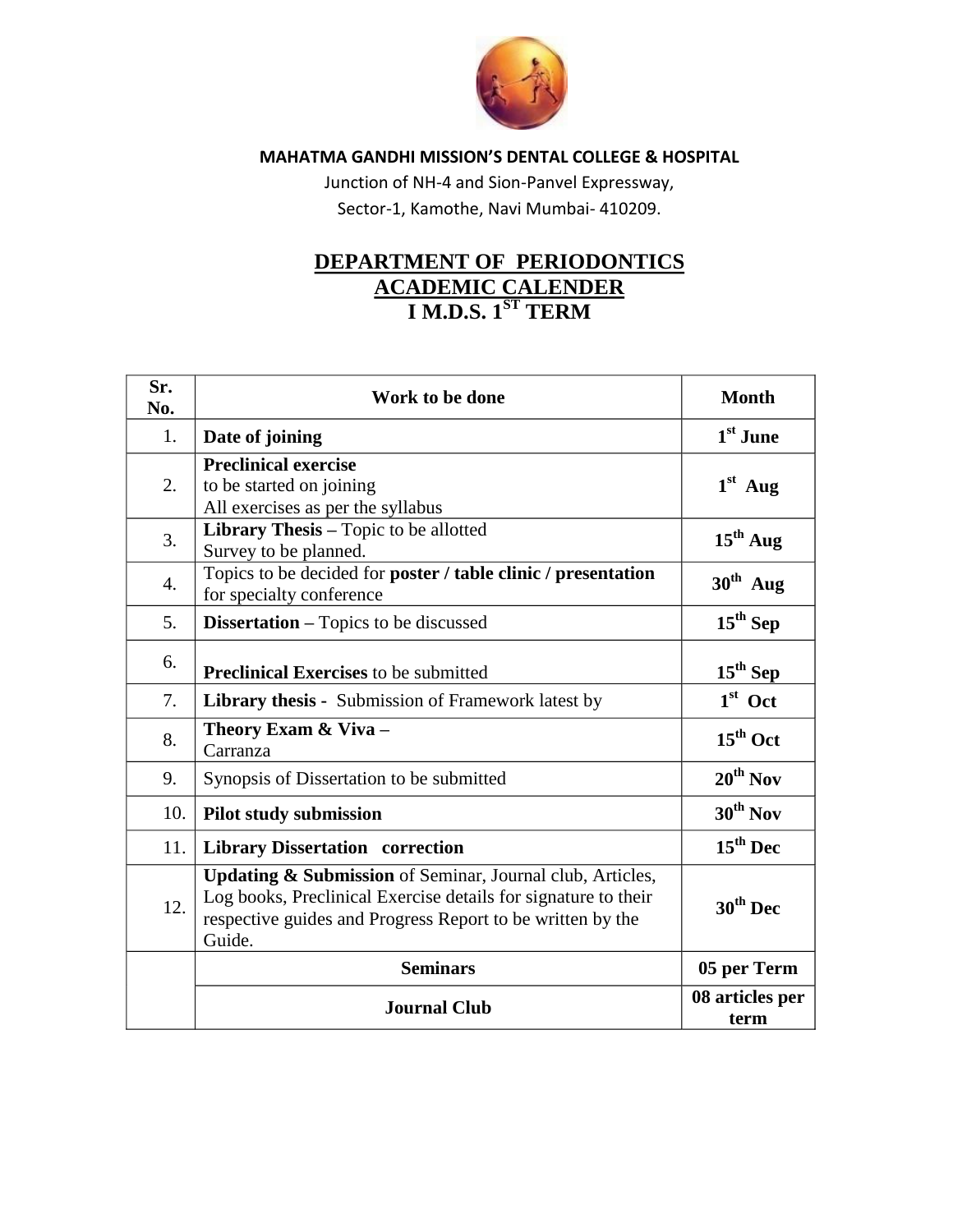

Junction of NH-4 and Sion-Panvel Expressway, Sector-1, Kamothe, Navi Mumbai- 410209.

#### **DEPARTMENT OF ORTHODONTICS & DENTOFACIAL ORTHOPEDICS**

#### ACADEMIC CALENDAR

| Sr. No           | Work to be done                                                                                                                                                                       | Month                                   |
|------------------|---------------------------------------------------------------------------------------------------------------------------------------------------------------------------------------|-----------------------------------------|
| 1                | Date of joining                                                                                                                                                                       | $1st$ June                              |
| $\overline{2}$   | Preclinical Exercises to be started                                                                                                                                                   | $1st$ June                              |
| 3                | Library Thesis - topic to be allotted                                                                                                                                                 | $1st$ July                              |
| $\overline{4}$   | Final Dissertation - Topic to be discussed                                                                                                                                            | $15th$ July                             |
| 5                | Synopisis, Study protocol, pilot study report, review of literature                                                                                                                   | 1 <sup>st</sup> September               |
| 6                | Dissertation Topic: Presentation before ethical committee;<br>approval                                                                                                                | 1 <sup>st</sup> Week October            |
| $\boldsymbol{7}$ | Final submission of synopsis<br>Protocol to college office with fees                                                                                                                  | 1 <sup>st</sup> Week November           |
| 8                | Submission of preclinical exercises                                                                                                                                                   | 14 <sup>th</sup> November               |
| 9                | Updating & Submission of seminar, journal club, Log Books,<br>Preclinical exercise details for signature of their respective guides<br>and progress report to be written by the guide | 30 <sup>th</sup> November               |
| 10               | Attend National Conference/ PG conventions/workshop/CPCR<br>course                                                                                                                    | November to<br>December                 |
| 11               | Preclinical Wire Bending, Myofunctional Appliances, Typhodont<br>Excercises to be completed and submitted to the department                                                           | 31 <sup>st</sup> December               |
| 12               | <b>Clinical Cases Allotments and Case Presentations</b>                                                                                                                               | From 1 <sup>st</sup> January<br>onwards |
| 13               | <b>Status Review 1 of Dissertation</b>                                                                                                                                                | 1 <sup>st</sup> Week February           |
| 14               | Draft copy of L. D. to be submitted                                                                                                                                                   | 1 <sup>st</sup> Week March              |
| 15               | <b>Status Review 2 of Dissertation</b>                                                                                                                                                | 1 <sup>st</sup> Week April              |
| 16               | Seminars: 5 numbers,<br>Journal Club: 5 numbers<br>Paper/Poster Presentation: 1 number                                                                                                | 2 <sup>nd</sup> Week April              |
| 17               | Updating & Submission of seminar, journal club, articles, Log Books,<br>for signature & progress report update by the guide                                                           | 3rd Week April                          |
| 18               | I Year Preliminary Exam Schedule                                                                                                                                                      | Last week of April                      |
| 19               | I MDS MUHS Examination                                                                                                                                                                | Second week of june                     |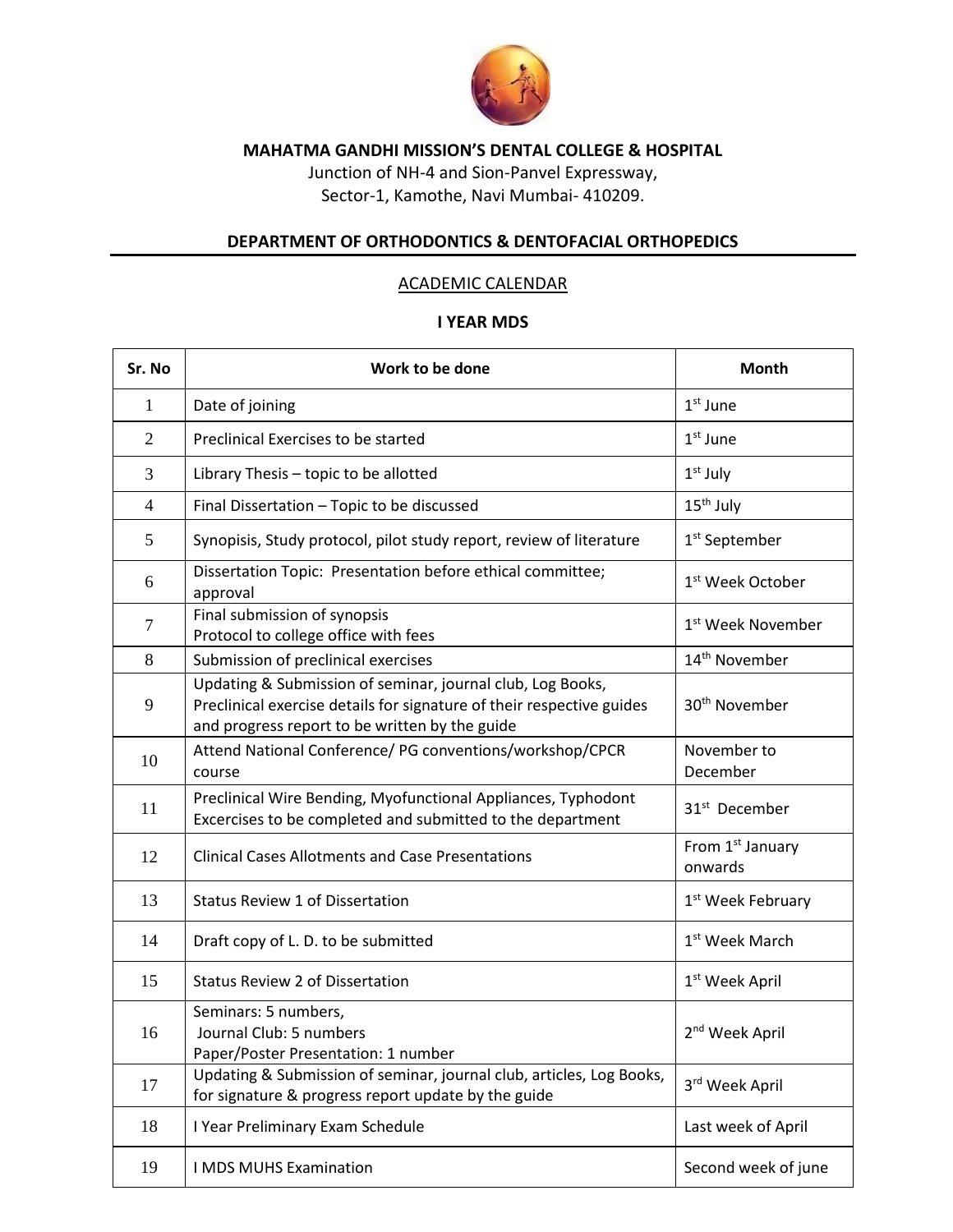

Junction of NH-4 and Sion-Panvel Expressway, Sector-1, Kamothe, Navi Mumbai- 410209.

#### **DEPARTMENT OF ORTHODONTICS & DENTOFACIAL ORTHOPEDICS**

#### ACADEMIC CALENDAR

| Sr. No         | Work to be done                                                                                                                                         | <b>Month</b>                   |
|----------------|---------------------------------------------------------------------------------------------------------------------------------------------------------|--------------------------------|
| $\mathbf{1}$   | Status Review 3 of Dissertation                                                                                                                         | 1 <sup>st</sup> Week June      |
| 2              | Submission of Systematic Review/ Library Review Of Literature (3<br>Copies)                                                                             | 1 <sup>st</sup> Week August    |
| 3              | <b>Status Review 4 of Dissertation</b>                                                                                                                  | 1 <sup>st</sup> Week September |
| $\overline{4}$ | Teaching Activities – spread over the term<br>Lectures: 1 numbers<br>Demonstrations: 1 for undergraduates                                               |                                |
| 5              | Updating & Submission of seminar, journal club, Log Books for<br>signature of their respective guides and progress report to be written<br>by the guide | November and May               |
| 6              | <b>Clinical Cases Allotments and Case Presentations</b>                                                                                                 | Till 31 <sup>st</sup> December |
| $\overline{7}$ | Seminars: 5 numbers<br>Journal Club: 5 numbers<br>Paper/Poster Presentation: 1 number                                                                   | 2 <sup>nd</sup> Week April     |
| 8              | <b>II Year End Exam</b>                                                                                                                                 | Last Week of April             |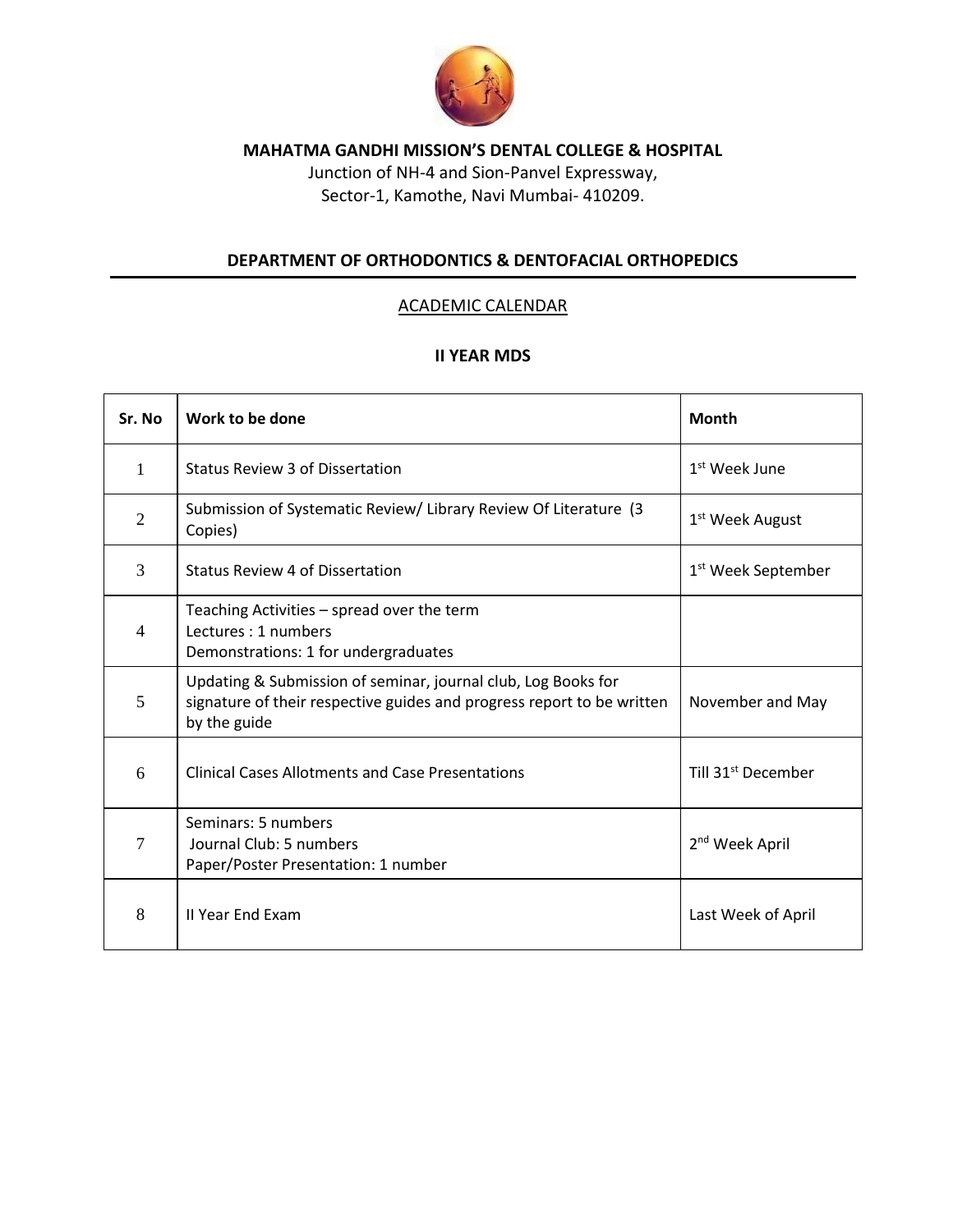

Junction of NH-4 and Sion-Panvel Expressway, Sector-1, Kamothe, Navi Mumbai- 410209.

#### **DEPARTMENT OF ORTHODONTICS & DENTOFACIAL ORTHOPEDICS**

#### ACADEMIC CALENDAR

| Sr. No         | Work to be done                                                                                                                                                                        | <b>Month</b>                |
|----------------|----------------------------------------------------------------------------------------------------------------------------------------------------------------------------------------|-----------------------------|
| $\mathbf{1}$   | Final Draft of dissertation Submission with draft of publication of<br>dissertation to be submitted (refer standard International Journal<br>Author Guidelines and prepare)            | 2 <sup>nd</sup> Week June   |
| $\overline{2}$ | Teaching Activities - spread over the term<br>Lectures: 1 numbers<br>Demonstrations: 1 for undergraduates                                                                              |                             |
| 3              | Interdisciplinary case presentation and Publication - spread over the<br>term                                                                                                          |                             |
| 4              | Final Submission of Thesis:                                                                                                                                                            | 2 <sup>nd</sup> week August |
| 5              | Seminars: 5 numbers<br>Journal Club: 5 numbers<br>Paper/Poster Presentation: 1 number                                                                                                  | 31 <sup>st</sup> December   |
| 6              | Updating & submission of seminar, journal club, log books, preclinical<br>exercise details for signature of their respective guides and progress<br>report to be written by the guide. | November and May            |
| $\overline{7}$ | Pedogogy Presentations: 8 Min / Topic                                                                                                                                                  | $1st$ January               |
| 6              | Prelims Exam:<br>(Will follow University Pattern)<br>Theory: 03 Papers (refer syllabus)<br>Practical: 01 days<br>Which will include thesis presentation (with ppt) and pedagogy        | April                       |
| $\overline{7}$ | Final MUHS Theory and Practical Examination                                                                                                                                            | June and july               |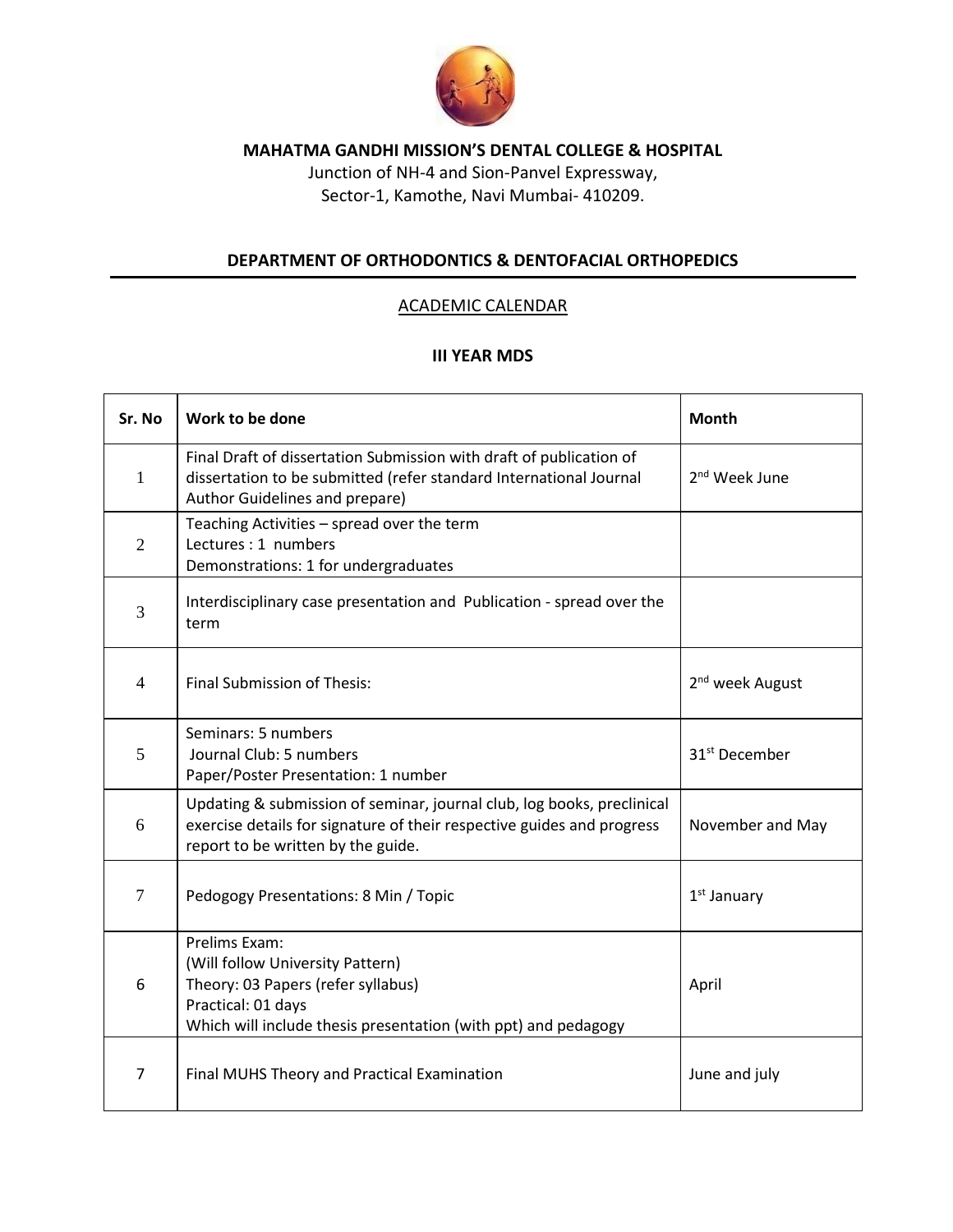

Junction of NH-4 and Sion-Panvel Expressway, Sector-1, Kamothe, Navi Mumbai- 410209.

#### **DEPARTMENT OF CONSERVATIVE DENTISTRY AND ENDODONTICS**

#### ACADEMIC CALENDER

| Sr.<br>No.       | Work to be done                                                             | <b>Deadline</b>          |
|------------------|-----------------------------------------------------------------------------|--------------------------|
| 1.               | Preclinical exercise to be started on joining                               | 1 <sup>st</sup> June     |
|                  | All exercises as per the syllabus                                           |                          |
| 2.               | Library Thesis - Topic to be allotted                                       | 30 <sup>th</sup> June    |
|                  | Topic to be allotted and planned.                                           |                          |
| 3.               | Viva - Definition, nomenclature, fundamentals and principles                | 15 <sup>th</sup> July    |
|                  | of cavity preparation for silver amalgam                                    |                          |
| $\overline{4}$ . | Library thesis - Submission of Framework latest by                          | 30th July                |
| 5.               | Topics to be decided for <b>poster</b> / <b>presentation</b> for speciality | $10th$ August            |
|                  | conference                                                                  |                          |
| 6.               | <b>Dissertation</b> – Topics to be discussed                                | 1st August               |
| 7.               | Synopsis of Dissertation to be submitted                                    | 31 <sup>st</sup> August  |
| 8.               | Discussion and Viva-Hand and rotary cutting instruments                     | 15th Sept.               |
| 9.               | Discussion and Viva--Base, matrix, wedge, separators and                    | 30th Sept.               |
|                  | dental cements, liners and dental varnish                                   |                          |
| 10.              | Discussion and Viva-Dental Materials- dental amalgam                        | 15 <sup>th</sup> October |
| 11.              | <b>Pilot study submission</b>                                               | 20th October             |
| 12.              | <b>Preclinical Exercises</b> to be submitted                                | 30 <sup>th</sup> October |
| 13.              | <b>Library Dissertation correction</b>                                      | 3rd Nov.                 |
| 14.              | Term end theory and practical exam                                          | 2 <sup>nd</sup> week Nov |
|                  | Updating & Submission of Seminar, Journal club, Articles,                   |                          |
| 15.              | Log books, Preclinical Exercise details for signature to their              | 30 <sup>th</sup> Nov.    |
|                  | respective guides and Progress Report to be written by the                  |                          |
|                  | Guide.                                                                      |                          |
|                  | Case History and treatment planning for operative                           |                          |
| 16.              | dentistry and endodontics, documentation photographs &                      |                          |
|                  | infection control- Viva & Discussion                                        | 1 <sup>st</sup> December |
|                  | Clinical Work - On completion of the above, the students will               |                          |
|                  | commence their clinical work latest by                                      |                          |
| 17.              | Submission of Introduction, Aims & Objective, Methods,                      | 1 <sup>st</sup> March    |
|                  | Materials, Review of Literature of dissertation to their                    |                          |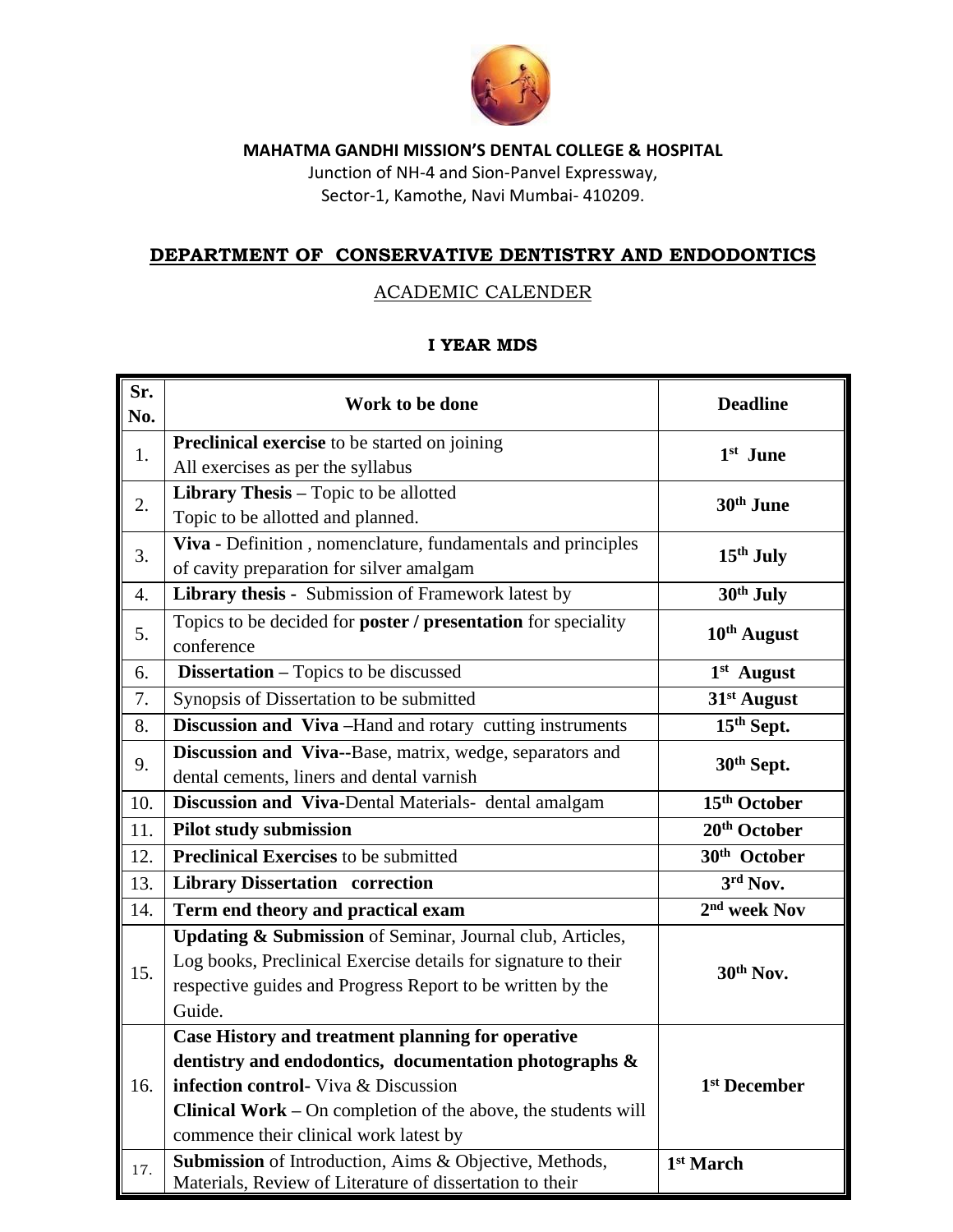|                   | respective Guides.                                                                                                                                                                                             |                                                                         |
|-------------------|----------------------------------------------------------------------------------------------------------------------------------------------------------------------------------------------------------------|-------------------------------------------------------------------------|
| 18.               | <b>Theory exam</b> – basic sciences and conservative dentistry.<br><b>Practical Exam.</b> -class II cavity preparation, base matrix and                                                                        | <b>Second week of May</b>                                               |
|                   | wedge, restoration with silver amalgam and class II inlay<br>cavity preparation and wax pattern preparation and                                                                                                |                                                                         |
| 19.               | <b>Biostatistics and Research Methodology Exam</b>                                                                                                                                                             | 1 <sup>st</sup> week of May                                             |
| 20.               | <b>Library Dissertation Rough copy submission</b>                                                                                                                                                              | $15th$ May                                                              |
| 21.               | <b>Updating &amp; Submission</b> of Seminar, Journal club, Articles,<br>Log books, Preclinical Exercise details for signature to their<br>respective guides and Progress Report to be written by the<br>Guide. | 30 <sup>th</sup> May                                                    |
| $\overline{22}$ . | MUHS FINAL THEORY EXAMINATION OF BASIC<br><b>SCIENCES</b>                                                                                                                                                      | <b>JUNE 1ST WEEK</b>                                                    |
|                   | <b>Seminars</b>                                                                                                                                                                                                | O5 per year                                                             |
|                   | <b>Journal Club</b>                                                                                                                                                                                            | O5 per year                                                             |
|                   | <b>Case Presentation</b>                                                                                                                                                                                       | O5 per year                                                             |
|                   | <b>Teaching Activities</b>                                                                                                                                                                                     | <b>Student will conduct</b><br><b>Dental Material</b><br><b>Classes</b> |
|                   | Lecture                                                                                                                                                                                                        | 01 per year                                                             |
|                   | <b>Quota for Clinical Work</b>                                                                                                                                                                                 | <b>As per Syllabus</b>                                                  |
|                   | <b>Conferences</b> – to be attended during the $1st$ M.D.S.                                                                                                                                                    | 1 Speciality<br><b>Conference</b>                                       |
|                   |                                                                                                                                                                                                                | <b>1 PG Convention</b>                                                  |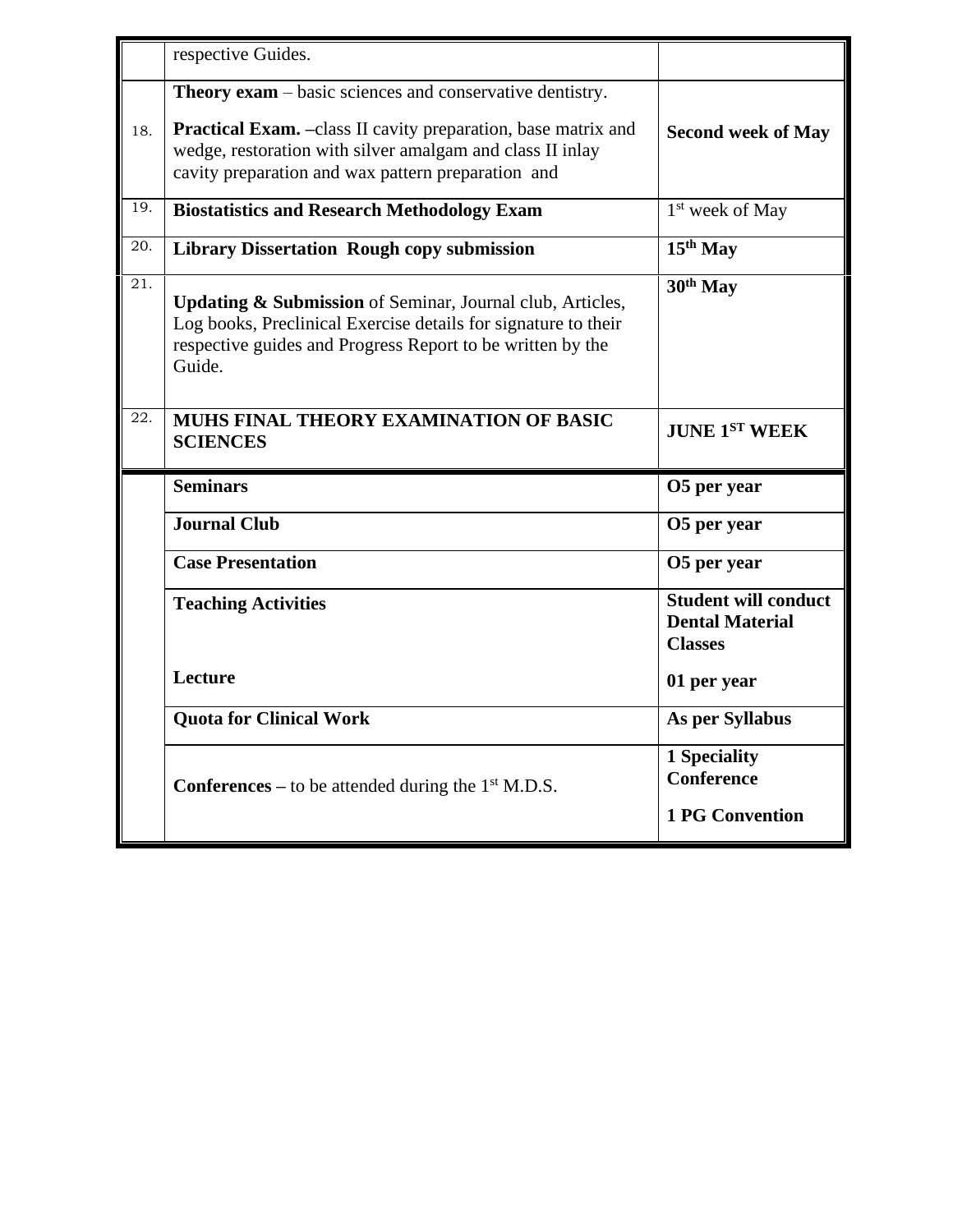

Junction of NH-4 and Sion-Panvel Expressway, Sector-1, Kamothe, Navi Mumbai- 410209.

## **DEPARTMENT OF CONSERVATIVE DENTISTRY AND ENDODONTICS**

### ACADEMIC CALENDER

| Sr.<br>No.       | Work to be done                                                                                                                                                                                            | <b>Deadline</b>           |
|------------------|------------------------------------------------------------------------------------------------------------------------------------------------------------------------------------------------------------|---------------------------|
| 1.               | <b>Clinical work</b> to be continued as per Syllabus                                                                                                                                                       | 1 <sup>st</sup> June      |
| 2.               | <b>Review of Final Dissertation &amp; Assessment of its progress</b>                                                                                                                                       | 15 <sup>th</sup> June     |
| 3.               | Theory test- Glass ionomer cements and Composite resin                                                                                                                                                     | $8th$ july                |
| $\overline{4}$ . | Theory test-Diagnosis in endodontics, pulpal and periapical<br>diseases and indications and contraindications for endodontic<br>therapy.                                                                   | $16th$ Aug                |
| 5.               | <b>Continuation of final dissertation work</b>                                                                                                                                                             | July, Aug, &<br>September |
| 6.               | Selection of Topic for Paper presentation                                                                                                                                                                  | 6 <sup>th</sup> Sept.     |
| 7.               | Theory test- Dental materials                                                                                                                                                                              | $18th$ Oct                |
| 8.               | Submission of Results, Discussion, Conclusion & summary to their<br>respective Guides                                                                                                                      | 1st Nov.                  |
| 9.               | Theory test – conservative dentistry terminal paper of $\overline{4^{th}}$ BDS                                                                                                                             | $25th$ Nov                |
| 10.              | Submission of Final Library Dissertation (Literature review /<br>systematic review                                                                                                                         | $25th$ Nov.               |
| 11.              | Term end theory and practical exam                                                                                                                                                                         | 3rd week Nov              |
| 12.              | Updating & Submission of Seminar, Journal club, Articles, Log<br>books, Preclinical Exercise details for signature to their respective<br>guides and Progress Report to be written by the Guide            | 30 <sup>th</sup> Nov.     |
| 13.              | Clinical work to be continued as per Syllabus                                                                                                                                                              | 1 <sup>st</sup> December  |
| 14.              | Final Dissertation - Submission of Final printout to respective Guides                                                                                                                                     | $2nd$ January             |
| 15.              | Theory Exam.- conservative dentistry and endodontics                                                                                                                                                       | 18 <sup>th</sup> April    |
| 16.              | Practical Exam. - Endodontics : Case History, Molar Endodontics<br>upto master cone selection, Class II inlay cavity preparation and wax<br>pattern preparation, cast post and core                        | $2nd$ May                 |
| 17.              | <b>Updating &amp; Submission</b> of Seminar, Journal club, Articles, Log<br>books, Preclinical Exercise details for signature to their respective<br>guides and Progress Report to be written by the Guide | 30 <sup>th</sup> May      |
|                  | <b>Seminars</b>                                                                                                                                                                                            | O5 per year               |
|                  | <b>Journal Club</b>                                                                                                                                                                                        | O5 per year               |
|                  | <b>Case Presentation</b>                                                                                                                                                                                   | O5 per year               |
|                  | <b>Teaching Activities</b>                                                                                                                                                                                 | <b>Student will</b>       |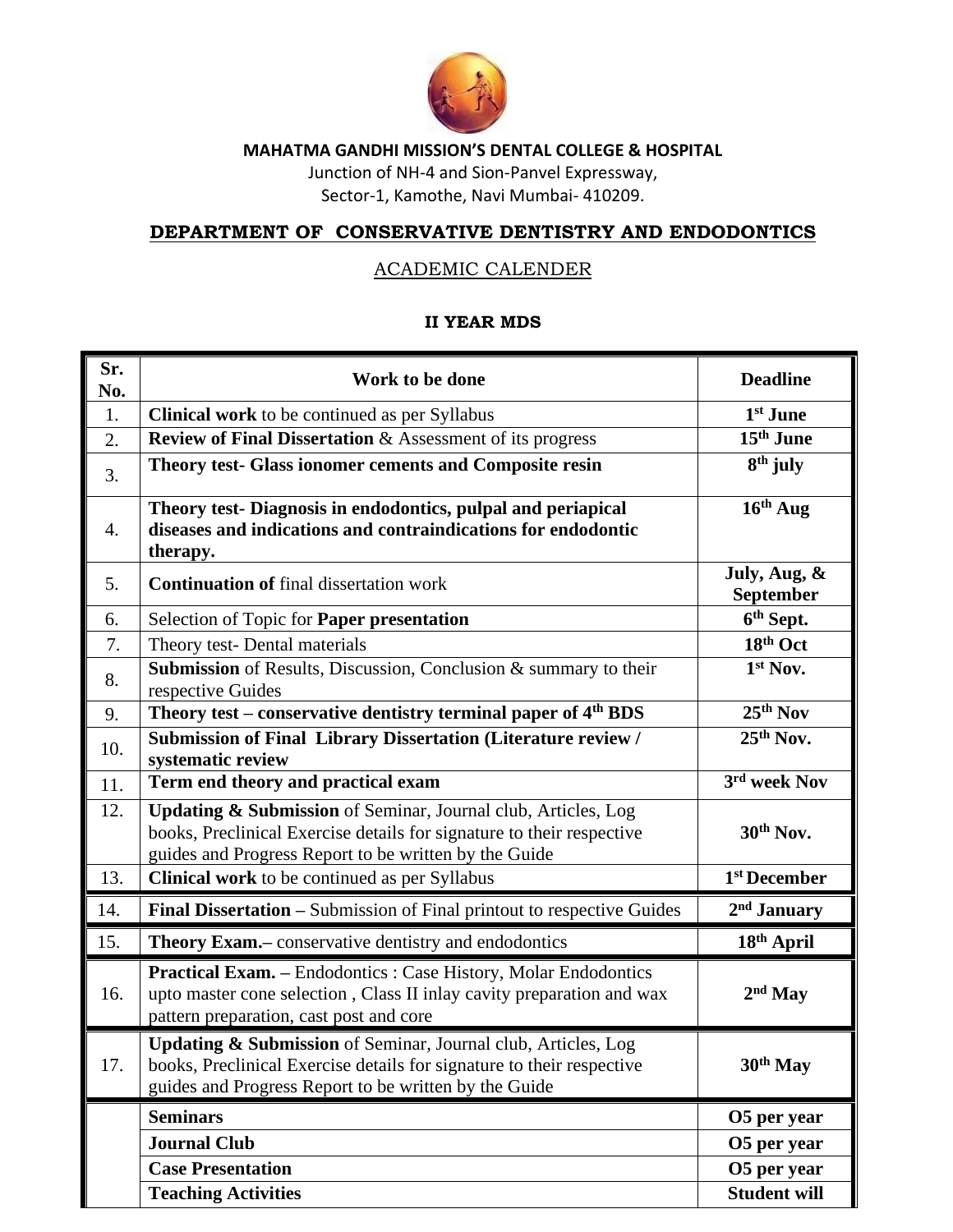|                                                             | conduct                |
|-------------------------------------------------------------|------------------------|
|                                                             | practical              |
|                                                             | <b>Demonstration</b>   |
| Lecture                                                     | 01 per year            |
| <b>Quota for Clinical Work</b>                              | As per Syllabus        |
| <b>Conferences</b> – to be attended during the $2nd$ M.D.S. | 1 Speciality           |
|                                                             | <b>Conference</b>      |
|                                                             | <b>1 PG Convention</b> |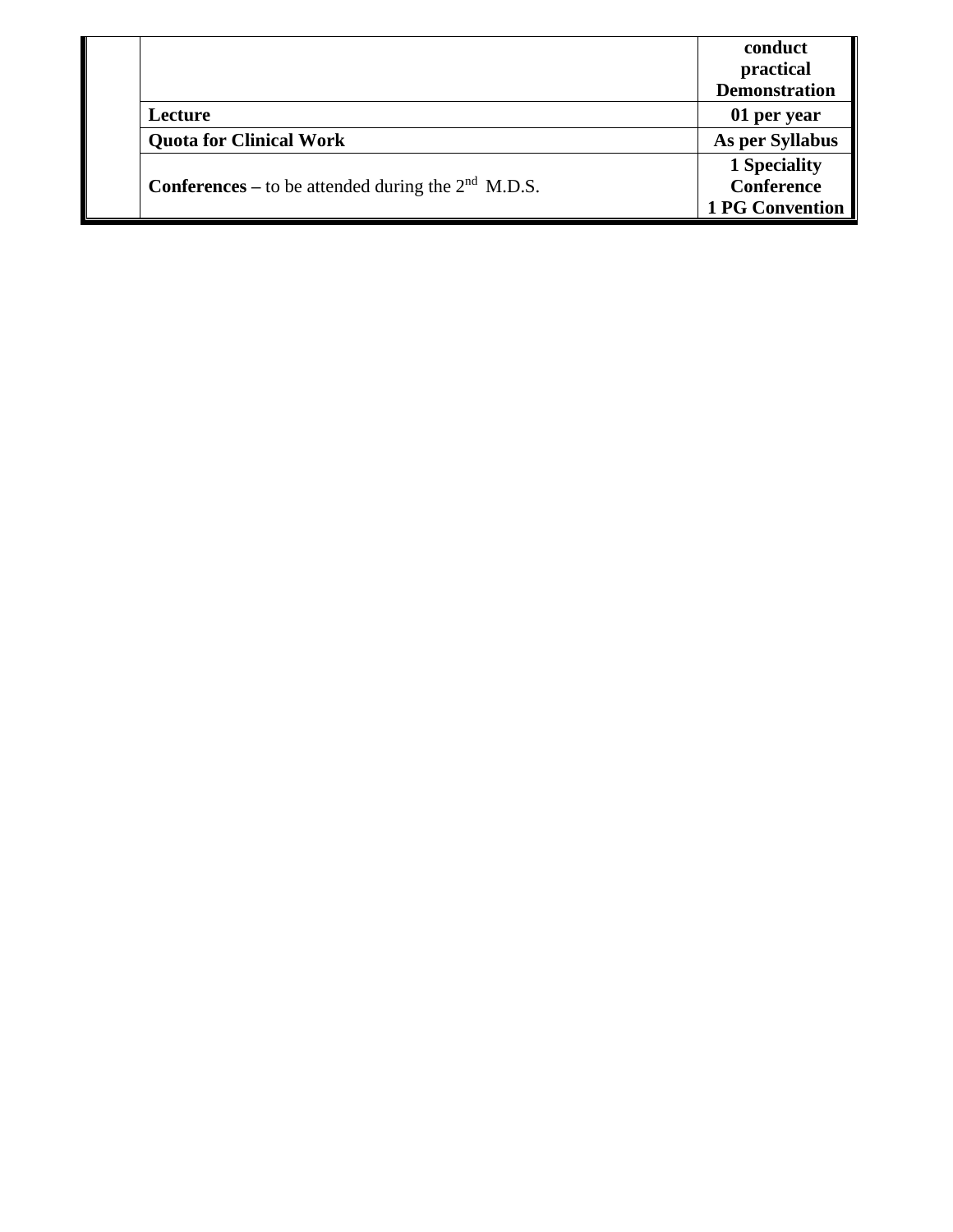

Junction of NH-4 and Sion-Panvel Expressway,

Sector-1, Kamothe, Navi Mumbai- 410209.

### **DEPARTMENT OF CONSERVATIVE DENTISTRY AND ENDODONTICS**

#### ACADEMIC CALENDER

| Sr.<br>No.       | Work to be done                                                                                                                                                                                            | <b>Deadline</b>                       |
|------------------|------------------------------------------------------------------------------------------------------------------------------------------------------------------------------------------------------------|---------------------------------------|
| 1.               | <b>Submission of Final Dissertation</b><br><b>Publication &amp; PowerPoint Presentation</b>                                                                                                                | 15 <sup>th</sup> June                 |
| 2.               | Paper Publication to be submitted for Journal                                                                                                                                                              | 1st Aug.                              |
| 3.               | <b>Theory Exam-----Dental caries</b>                                                                                                                                                                       | $24th$ july                           |
| $\overline{4}$ . | Theory Exam. Dentinal hypersensitivity, non carious defects of<br>the tooth                                                                                                                                | $14th$ Aug                            |
| 5.               | Discussion recent advances in operative dentistry and<br>endodontics                                                                                                                                       | $1st - 30th$ Sept.<br>Twice in a week |
| 6.               | <b>Practical Exam. – practice</b><br><b>Molar endodontics</b>                                                                                                                                              | 30 <sup>th</sup> Sept.                |
| 7.               | <b>Discussion -- Dental Materials</b>                                                                                                                                                                      | $1st - 30th$ Oct<br>Twice in a week   |
| 8.               | Discussion -- Smile Designing - Cons, Perio - Prostho<br>consideration, Recent Advances aesthetic dentistry                                                                                                | $1st - 30th$ Nov.<br>Twice in a week  |
| 9.               | <b>Updating &amp; Submission</b> of Seminar, Journal club, Articles, Log<br>books, Preclinical Exercise details for signature to their respective<br>guides and Progress Report to be written by the Guide | 30th Nov.                             |
| 10.              | Practice Practical exam as per MUHS syllabus                                                                                                                                                               | <b>December</b><br>onwards            |
| 11.              | Theory Exam. - Base, matrix, wedges, separators, gingival tissue<br>management, operative instruments, temporary restorations contacts<br>and contours                                                     | 2 <sup>nd</sup> week of Dec.          |
| 12.              | Theory Exam. - Dental caries, fluoride and lasers                                                                                                                                                          | 1 <sup>st</sup> week Jan              |
| 13.              | Theory Exam - Control of pain, hypersensitive dentin, diagnosis in<br>conservative dentistry, prevention of damage to hard and soft tissue                                                                 | 2 <sup>nd</sup> week Jan              |
| 14.              | Theory Exam- Dental porcelain, dental cements, silver amalgam,<br>composite resin, direct filling gold                                                                                                     | 3 <sup>rd</sup> week of Jan           |
| 15.              | Theory Exam - Endo basic chapters as in grossman text—Endo                                                                                                                                                 | 4 <sup>th</sup> week of Jan           |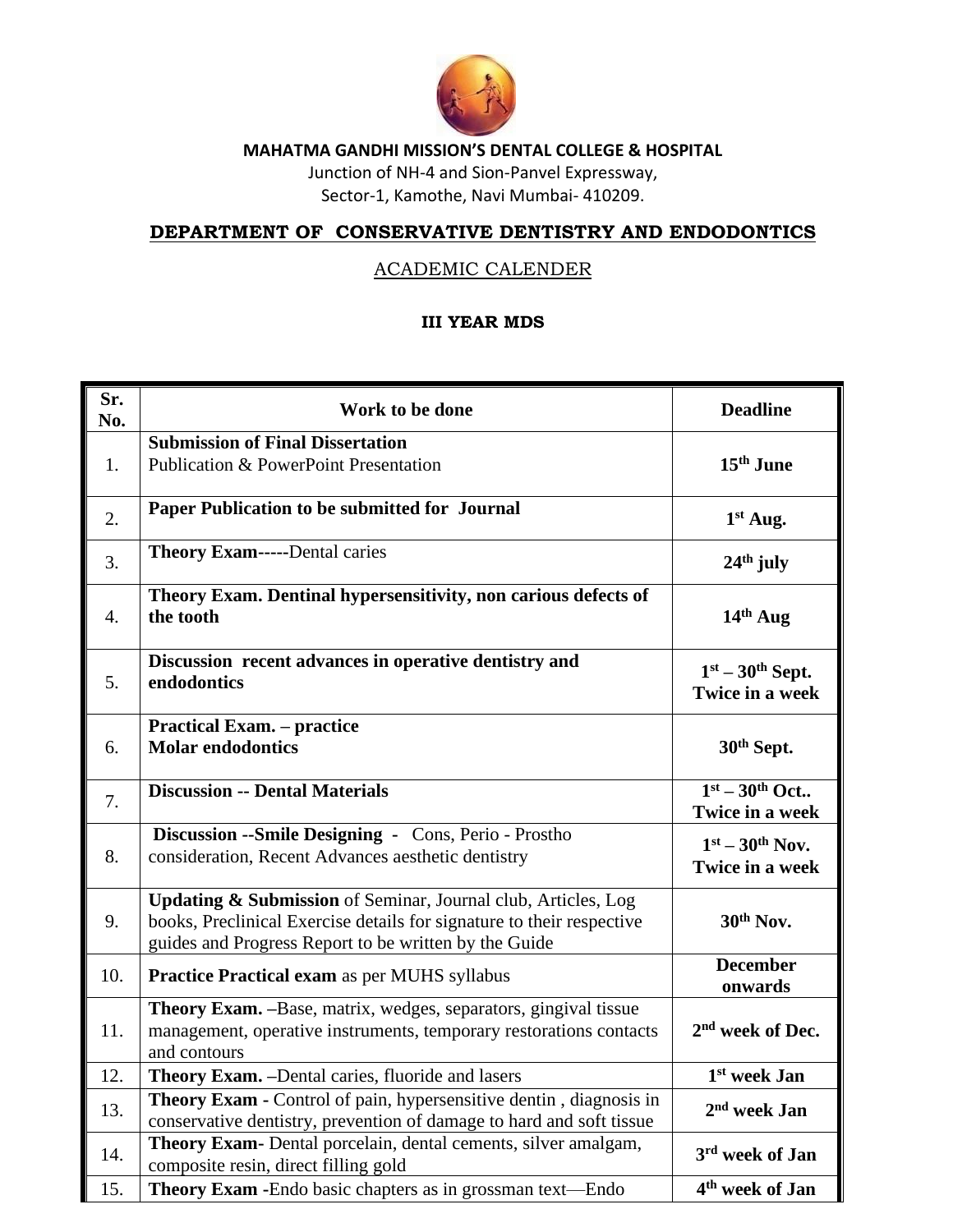|     | diagnostic aids till principles of endodontics                                                                                                                                                  |                               |
|-----|-------------------------------------------------------------------------------------------------------------------------------------------------------------------------------------------------|-------------------------------|
| 16. | <b>Theory Exam -</b> Endodontics- access cavity, working length,<br>biomechanical preparation, obturation                                                                                       | 1 <sup>st</sup> week of Feb   |
| 17. | <b>Theory Exam -Surgical endodontics, bleaching, traumatic injuries</b>                                                                                                                         | $2nd$ week of Feb             |
| 18. | Theory Exam -Geriatric endodontic, post and core, retreatment,<br>failures in endodontics                                                                                                       | 3 <sup>rd</sup> week of Feb   |
| 19. | Theory Exam-Recent advances in endodontics, conservative<br>dentistry, and dental materials                                                                                                     | 4 <sup>th</sup> week of Feb   |
| 20. | <b>Extempore Presentation of Library Dissertation and Final</b><br>Dissertation                                                                                                                 | Once a week in<br>March.      |
| 21. | <b>Preliminary theory Exam.</b> $-4$ days university pattern                                                                                                                                    | 2 <sup>nd</sup> week March    |
| 22. | Preliminary Practical Exam. - 2days - university                                                                                                                                                | 1 <sup>st</sup> week of April |
| 23. | Special Case album of patients with case history, treatment<br>planning and photographs to be made ready.                                                                                       | 1 <sup>st</sup> week of April |
| 24. | Updating & Submission of Seminar, Journal club, Articles, Log<br>books, Preclinical Exercise details for signature to their respective<br>guides and Progress Report to be written by the Guide | $15th$ April                  |
|     | <b>Seminars</b>                                                                                                                                                                                 | O5 per year                   |
|     | <b>Journal Club</b>                                                                                                                                                                             | O5 per year                   |
|     | <b>Case Presentation</b>                                                                                                                                                                        | O5 per year                   |
|     | <b>Teaching Activities lecture</b>                                                                                                                                                              | 01 per year                   |
|     | <b>Quota for Clinical Work</b>                                                                                                                                                                  | As per Syllabus               |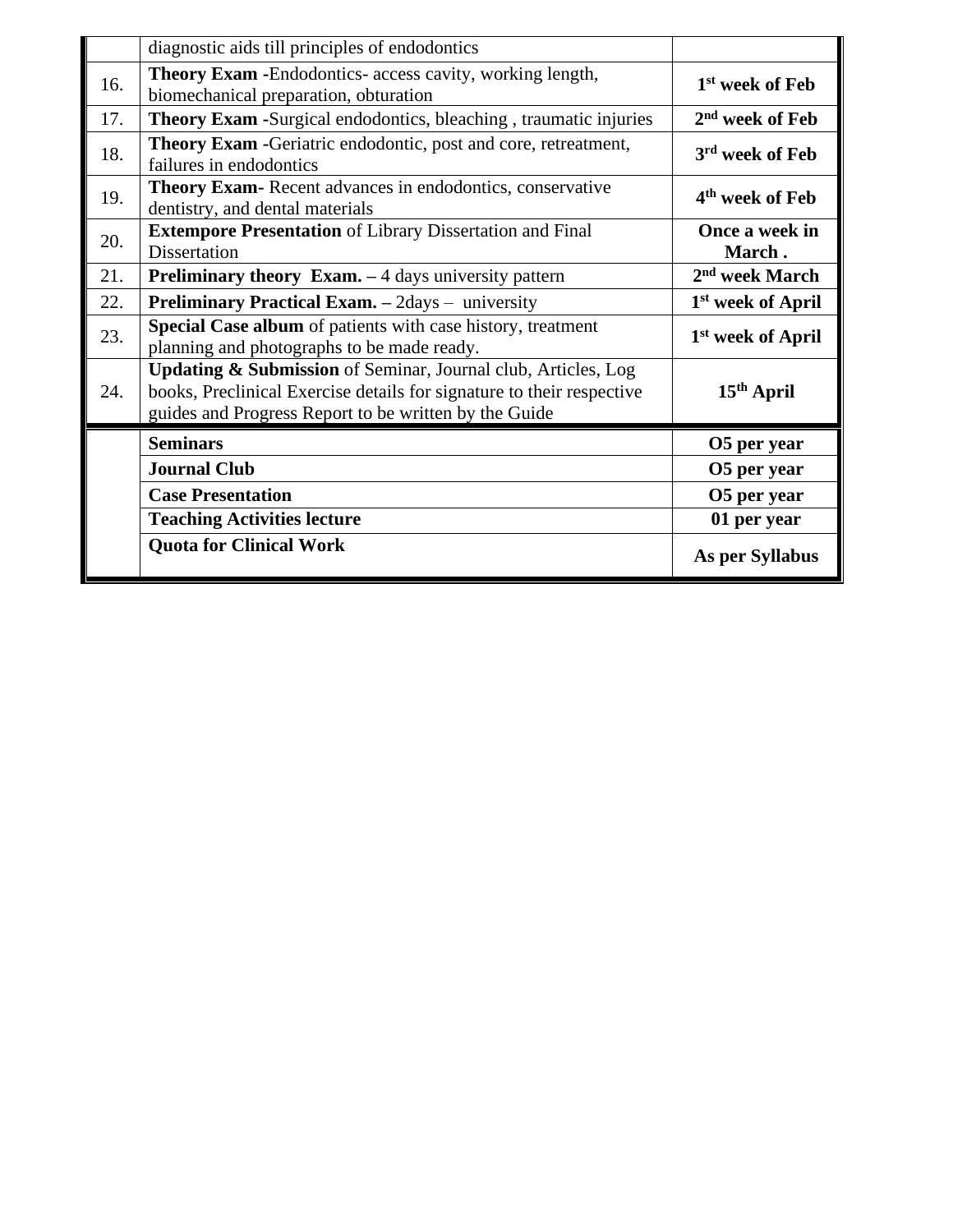

Junction of NH-4 and Sion-Panvel Expressway, Sector-1, Kamothe, Navi Mumbai- 410209.

#### **DEPARTMENT OF ORAL & MAXILLOFACIAL PATHOLOGY**

#### ACADEMIC CALENDAR

| Sr. No         | Work to be done                                                                                                                                                                       | <b>Month</b>                  |
|----------------|---------------------------------------------------------------------------------------------------------------------------------------------------------------------------------------|-------------------------------|
| 1              | Date of joining                                                                                                                                                                       | $1st$ June                    |
| $\overline{2}$ | Preclinical Exercises to be started                                                                                                                                                   | 15 <sup>th</sup> June         |
| 3              | Library Thesis - topic to be allotted                                                                                                                                                 | $1st$ July                    |
| $\overline{4}$ | Final Dissertation - Topic to be discussed                                                                                                                                            | 15 <sup>th</sup> July         |
| 5              | Synopisis, Study protocol, pilot study report, review of literature                                                                                                                   | 1 <sup>st</sup> September     |
| 6              | Dissertation Topic: Presentation before ethical committee; approval                                                                                                                   | 1 <sup>st</sup> Week October  |
| $\overline{7}$ | Final submission of synopsis<br>Protocol to college office with fees                                                                                                                  | 1 <sup>st</sup> Week November |
| 8              | Submission of preclinical exercises                                                                                                                                                   | 14 <sup>th</sup> November     |
| 9              | Updating & Submission of seminar, journal club, Log Books,<br>Preclinical exercise details for signature of their respective guides and<br>progress report to be written by the guide | 30 <sup>th</sup> November     |
| 10             | Attend National Conference/ PG conventions/workshop/CPCR course                                                                                                                       | November to<br>December       |
| 11             | <b>OMDR Postings</b>                                                                                                                                                                  | December to May               |
| 12             | Compulsory attendance of one Rural Camp - Selection/ presentation<br>/ workup of one interesting case                                                                                 |                               |
| 13             | <b>Status Review 1 of Dissertation</b>                                                                                                                                                | 1 <sup>st</sup> Week February |
| 14             | Draft copy of L. D. to be submitted                                                                                                                                                   | 1 <sup>st</sup> Week April    |
| 15             | <b>Status Review 2 of Dissertation</b>                                                                                                                                                | $1st$ Week April              |
| 16             | Updating & Submission of seminar, Special Cases, journal club,<br>articles, Log Books, for signature & progress report update by the<br>guide                                         | 3rd Week April                |
| 17             | I Year Preliminary Exam Schedule                                                                                                                                                      | Last week of March            |
| 18             | I MDS MUHS Examination                                                                                                                                                                | Second week of june           |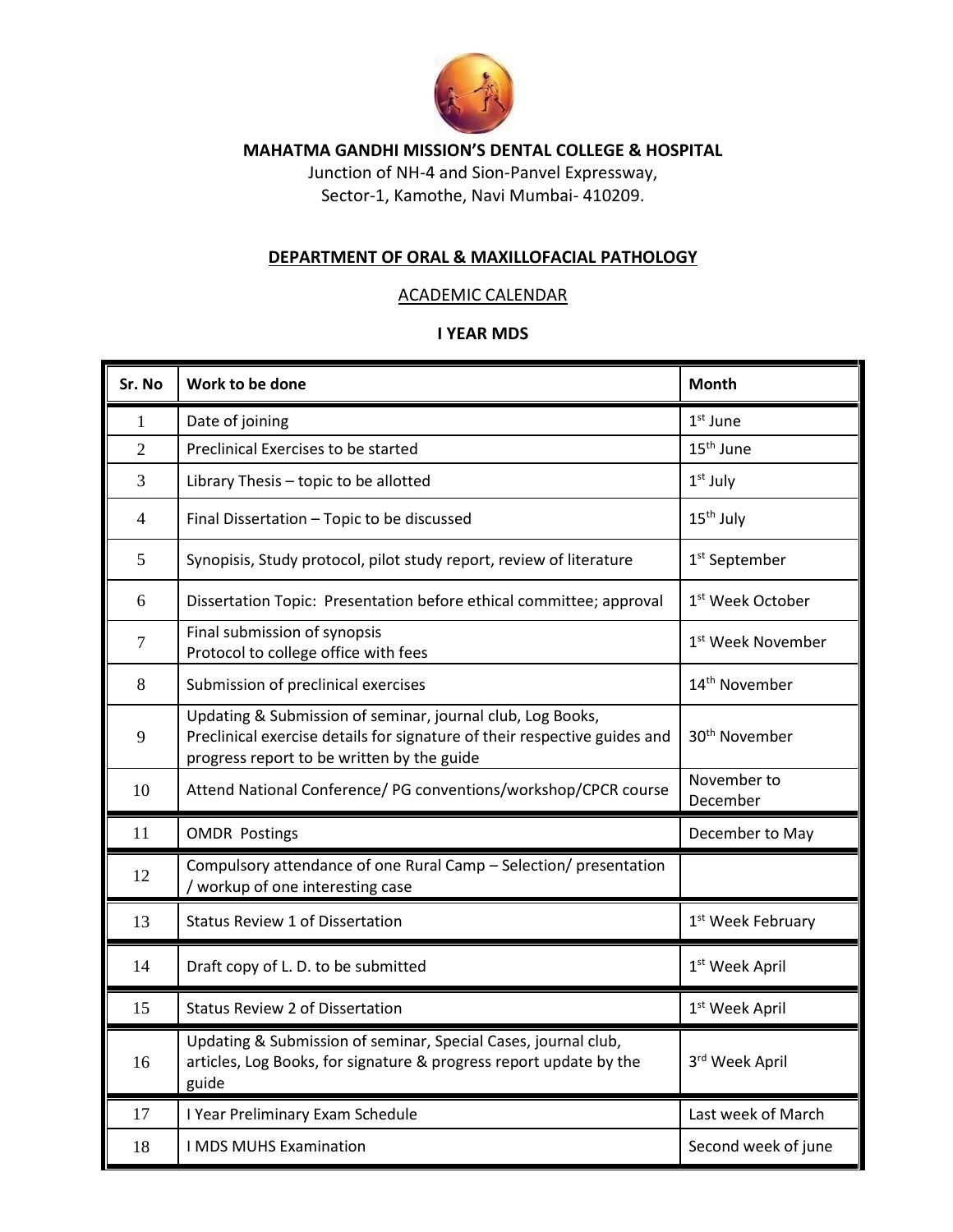

Junction of NH-4 and Sion-Panvel Expressway, Sector-1, Kamothe, Navi Mumbai- 410209.

#### **DEPARTMENT OF ORAL & MAXILLOFACIAL PATHOLOGY**

#### ACADEMIC CALENDAR

| Sr. No                      | Work to be done                                                                                                                                                        | <b>Month</b>                   |
|-----------------------------|------------------------------------------------------------------------------------------------------------------------------------------------------------------------|--------------------------------|
| 1                           | Term end Examination                                                                                                                                                   | Last week of March             |
| $\mathcal{D}_{\mathcal{L}}$ | <b>Status Review 3 of Dissertation</b>                                                                                                                                 | 1 <sup>st</sup> Week June      |
| 3                           | Submission of Systematic Review/ Library Review Of Literature (3)<br>Copies)                                                                                           | Last Week September            |
| $\overline{4}$              | Status Review 4 of Dissertation                                                                                                                                        | 1 <sup>st</sup> Week September |
| 5                           | Teaching Activities – spread over the term<br>Lectures : 1 numbers<br>Demonstrations: 1 for undergraduates                                                             |                                |
| 6                           | Updating & Submission of seminar, Special cases, journal club, Log<br>Books for signature of their respective guides and progress report to<br>be written by the guide | November and May               |